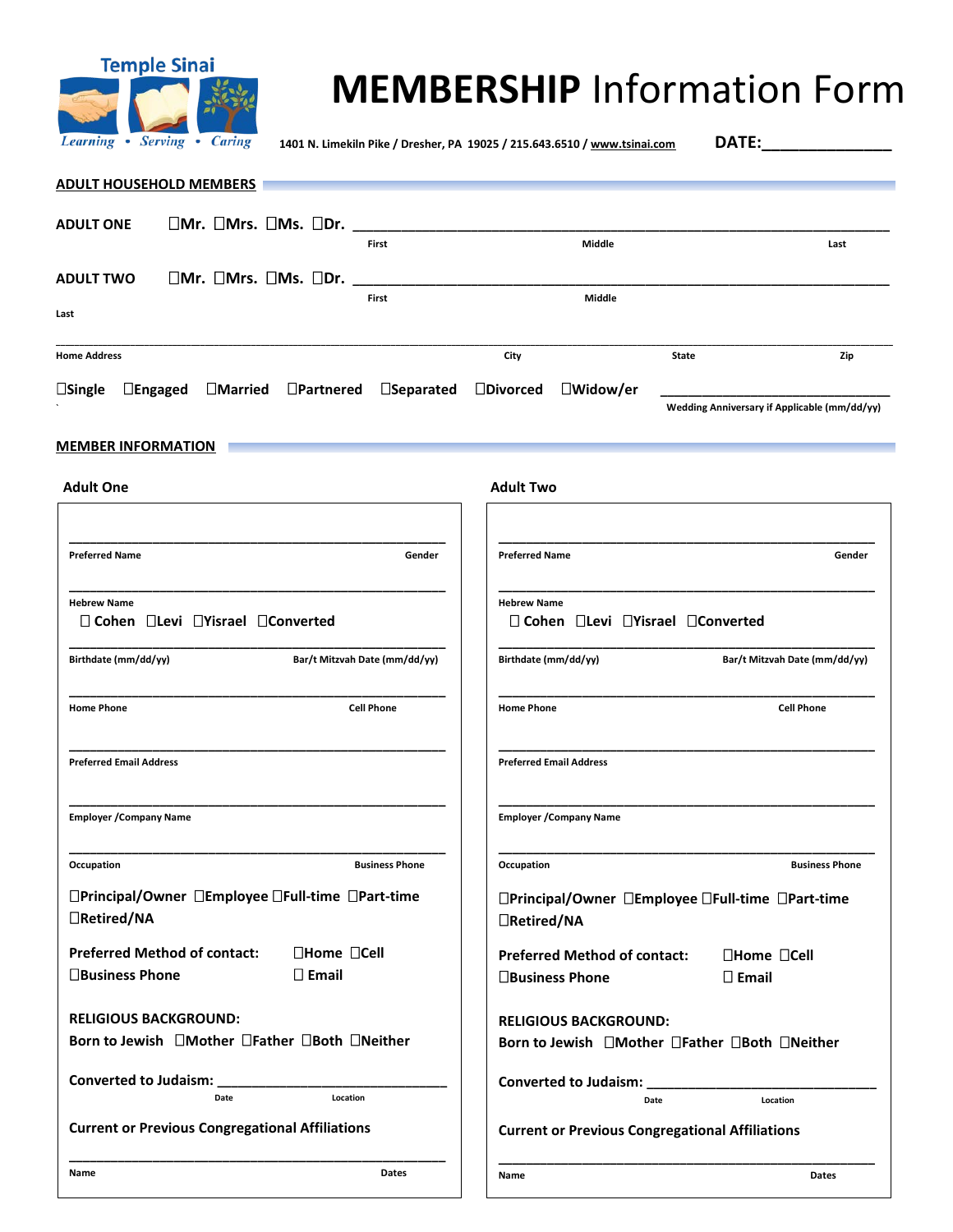#### **CHILDREN INFORMATION**

|                   | <b>Child One</b>                 | <b>Child Two</b>                          | <b>Child Three</b>                        | <b>Child Four</b>                |
|-------------------|----------------------------------|-------------------------------------------|-------------------------------------------|----------------------------------|
| <b>First Name</b> |                                  |                                           |                                           |                                  |
| <b>Last Name</b>  |                                  |                                           |                                           |                                  |
| <b>Hebrew</b>     |                                  |                                           |                                           |                                  |
| <b>Name</b>       |                                  |                                           |                                           |                                  |
| <b>Birthdate</b>  |                                  |                                           |                                           |                                  |
| Gender            |                                  |                                           |                                           |                                  |
| School            |                                  |                                           |                                           |                                  |
| Grade             |                                  |                                           |                                           |                                  |
| Plan to           | □Infant Center / Preschool       | □Infant Center / Preschool                | □Infant Center / Preschool                | □Infant Center / Preschool       |
| <b>Enroll</b> in  | □Religious School<br>□Sinai High | □Religious School<br>$\square$ Sinai High | □Religious School<br>$\square$ Sinai High | □Religious School<br>□Sinai High |

### **RELATIONSHIPS**

**Do you have any relatives or friends who are current Temple Sinai Members? IYes**  $\Box$  **No** 

| First name | <b>Last Name</b> | Relationship     |
|------------|------------------|------------------|
|            |                  |                  |
| First name | <b>Last Name</b> | Relationship     |
|            |                  |                  |
|            |                  |                  |
|            |                  | Relationship     |
|            | First name       | <b>Last Name</b> |

### **YAHRZEIT INFORMATION**

**We will send you a reminder each year. The name of your beloved will be read during the Shabbat services prior to the yahrzeit date.**

|                                 | Yahrzeit       | Yahrzeit       | Yahrzeit       | Yahrzeit       |
|---------------------------------|----------------|----------------|----------------|----------------|
| <b>First Name</b>               |                |                |                |                |
| <b>Last Name</b>                |                |                |                |                |
| Gender<br>Hebrew<br>Name        |                |                |                |                |
| Relationship                    |                |                |                |                |
| <b>Secular Date</b><br>of Death |                |                |                |                |
| <b>Before/After</b><br>Sundown  | □Before □After | □Before □After | □Before □After | □Before □After |
| <b>Hebrew Date</b><br>Of Death  |                |                |                |                |